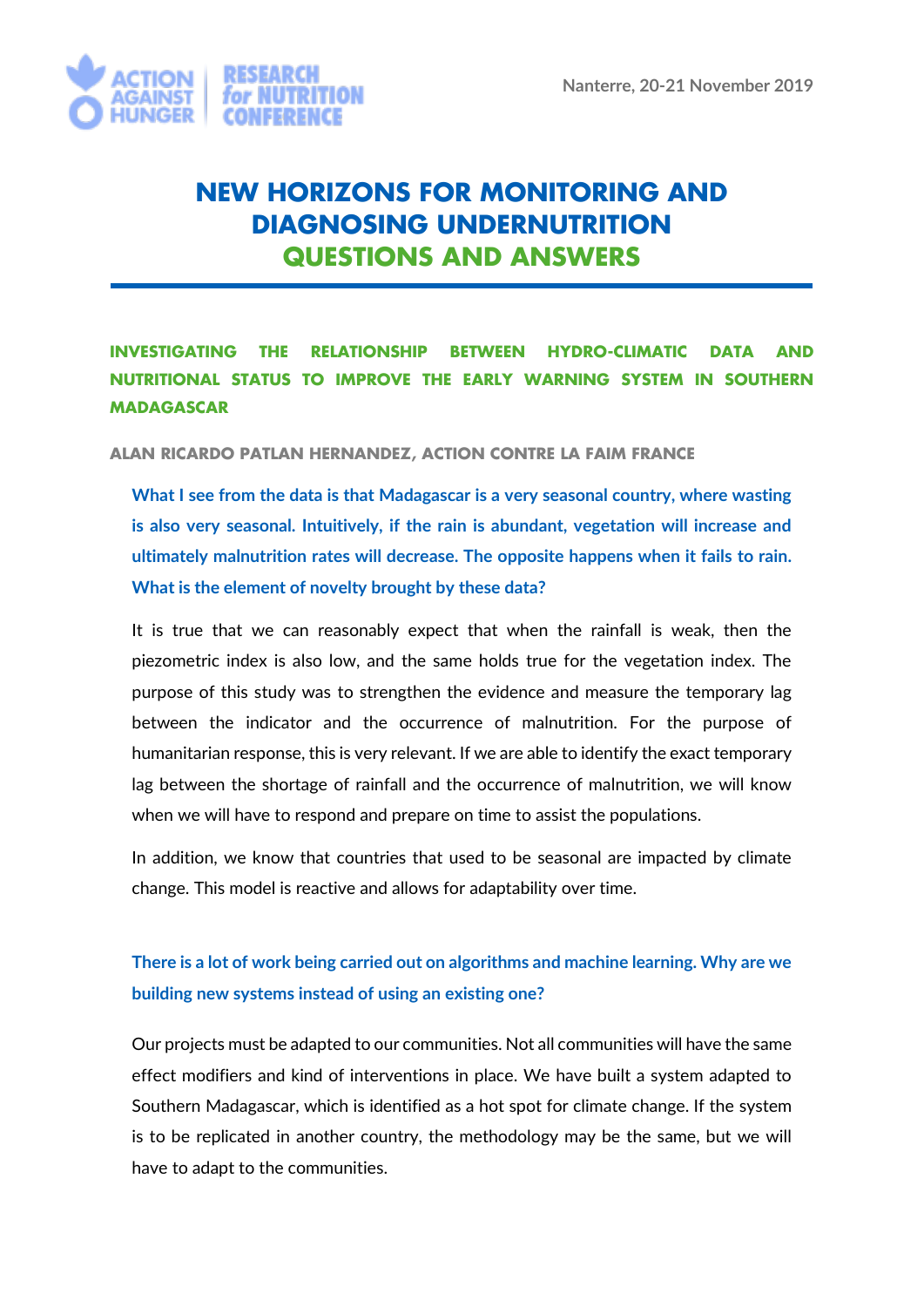

#### **REAL-TIME NUTRITION DATA FOR DECISION-MAKING**

**TANJA ENGLBERGER, CRS**

**What is your experience in contexts where the network is very weak in the field? How do you plan to offset this problem?**

I don't have a good answer given that in the south of Madagascar, the Internet network is strong. Even in our field offices, we could look at the data constantly.

### **CLINICAL SIGNIFICANCE OF THE HETEROGENEOUS ANTHROPOMETRY-BASED CASE DEFINITIONS OF SEVERE ACUTE MALNUTRITION IN CHILDREN: PRELIMINARY RESULTS OF THE MULTI-CENTRIC OPTIDIAG STUDY AND POLICY IMPLICATIONS**

**RAYHAN MOSTAK, PALLI KARMA-SAHAYAK FOUNDATION TRENTON DAILEY-CHWALIBÓG, ACTION CONTRE LA FAIM FRANCE**

#### **Was it in inpatient set up or also outpatient?**

It was an outpatient care setup. We wanted to include children in inpatient care but we didn't have the resources. We would have needed to double the size of our sample to achieve statistical significance. Also, we referred to the national protocol. Some countries accept someone in inpatient cares, while others don't. Some of our patients could have indeed been treated in inpatient care in certain countries. Our exclusion criteria were the danger signs from WHO.

**In your presentation, you suggest that we should consider adding in program children with weight for height less than -3. However, this suggestion is based on proxy indicators, which can not be uses as a basis for public policy recommendations. Prospective studies looking at the associations between anthropometry and mortality show that other options make it possible to detect malnutrition, such increased MUAC cutoff or weight for age. What do you think about this?** 

I agree that using a proxy indicator is problematic. However, in 2019, the only data we have to quantify mortality are those collected in Bangladesh in the 1970s, when there was no CMAM programming the way it exists today. With these data, it was possible to study the relation between anthropometric deficits and mortality. Today, we can't do that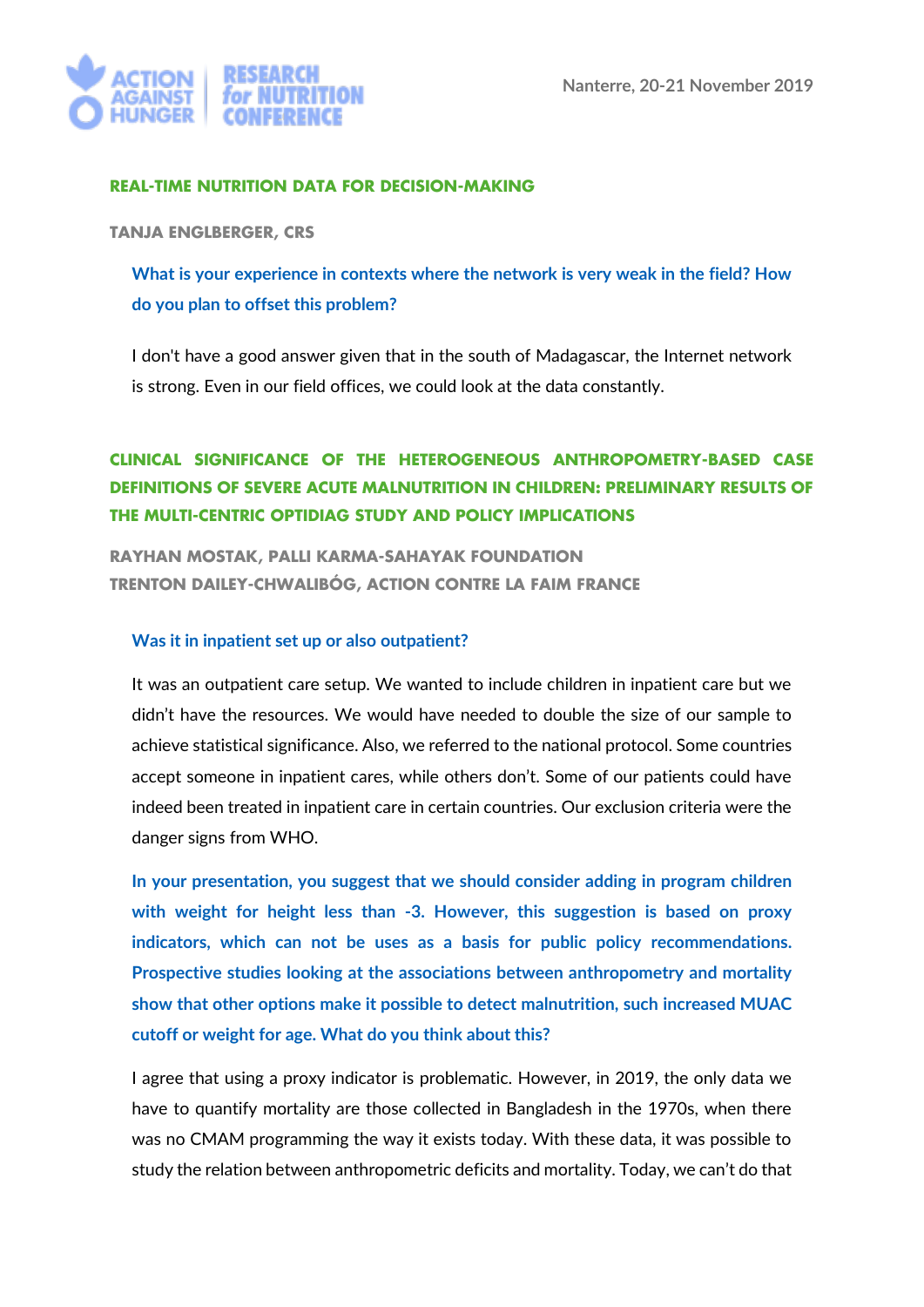

anymore and we need to use proxy indicators. In any case, the objective of this study is not to come up with policy recommendations.

As for alternative options, it is true that nowadays MUAC only programming is seen more as of a continuum than something to be applied according to a strict cutoff. In Bangladesh however, the cutoff is MUAC less than 115. Increasing that cutoff to 125 does take into consideration some of the weight for height z-score only children, however these children are treated as if they were MAM.

#### **How much of the difference you find among groups can be explained by age and sex?**

We took all the known confounding factors linked to an anthropometric deficit, including sex and age. The results presented are already adjusted for these confounders

# **SUBSTANDARD DISCHARGE RULES IN CURRENT SEVERE ACUTE MALNUTRITION MANAGEMENT PROTOCOLS: AN OVERLOOKED SOURCE OF INEFFECTIVENESS FOR PROGRAM**

**BENJAMIN GUESDON, ACTION CONTRE LA FAIM FRANCE**

**The way your study is presented seems too focused on the strict labelling of SAM and MAM, rather than on the child himself. This does not allow for the health worker to assess the clinical status. Also, we do see a MUAC plateau effect - we need more research in that sense. Field teams observe children for which the weight for height is normalized, but there seems to be a plateau for MUAC. They are therefore unsure whether they can discharge them or not. Our recommendation in that case is to base the decision on the clinical assessment. What do you think of these considerations?**

In the presentation, I used MAM and SAM to identify children that would have been classified as such according to their anthropometric criteria if a nutritional survey was carried at that time. It was indeed a simplistic definition for timesaving purposes. Clearly, we can estimate that they are on the road to nutritional recovery, and are therefore not in such a degraded state as if they were detected in the community and sent to the health center. It is quite possible, but on the other hand, we do not know.

My recommendation, based on the results of this study, is to verify if patients who are considered recovered are still in nutritional deficit, and to investigate the risks of relapse.